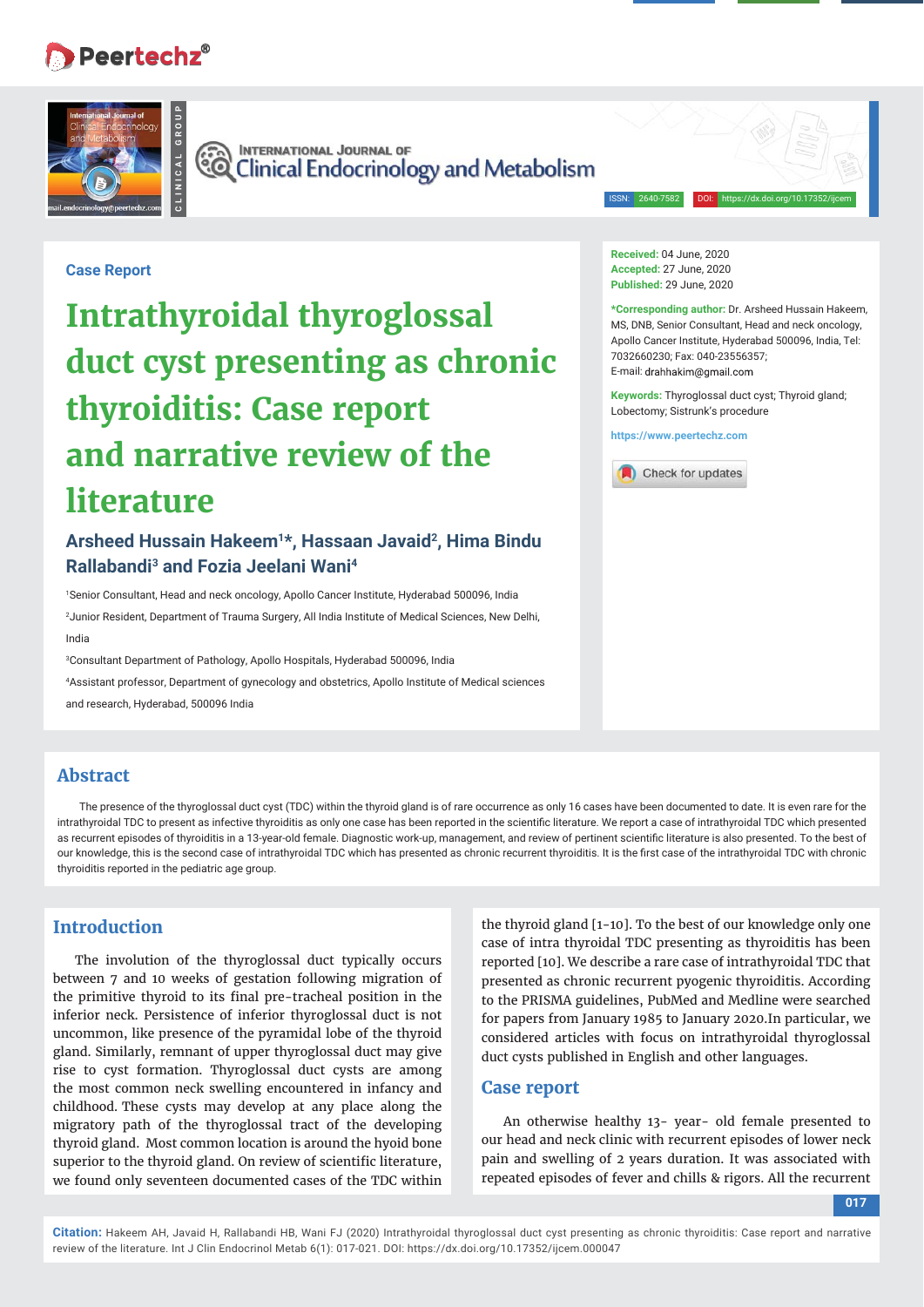episodes were conservatively managed with antibiotics and anti-pyretic medication. There were no signs and symptoms suggestive of hypo or hyperthyroidism. There is no history of thyroid related disorders in the family. Physical examination revealed a 4×3 cms, palpable, soft cystic mass in the right thyroid lobe region that moved with swallowing. There were no signs of inflammation or fistula formation on local examination. Laboratory results indicated mild leukocytosis with a white blood cell count of 11000 cells/μL (normal range is 4000 to 10,000cells/μL) and her thyroid function tests were in normal range. Her thyroglobulin antibody, thyroid peroxidase antibody, thyrotropin binding inhibitory immunoglobulin, and thyroid stimulating immunoglobulin levels were normal. Ultrasound demonstrated a 4.3×3.5 cms homogenous low echoic cyst with thin capsule involving mainly the right lobe of the thyroid which extended into the isthmus (Figure 1). Comet tail appearances was seen on ultrasonography due to the calcified debris filling the cyst (Figure 1). Fine needle aspiration yielded thick, viscous, dirty white colored fluid. Cytological examination of the aspirated material revealed lympho-histiocytic tangles, and bland-appearing follicular cells. Definitive surgical treatment of right thyroid lobectomy with isthmusectomy was performed. Histopathology reveal a 4.5×3.2 cms cyst involving the right thyroid lobe and isthmus. The cyst was predominantly lined by pseudo-stratified ciliated columnar epithelium with focal squamous metaplasia and mild infiltrate of lymphocytes was seen in the wall (Figure 2 A and B). The TDC was completely surrounded by normal thyroid tissue, with no external tract present. Secondary changes were seen including chronic lympho-histiocytic reaction and dense fibrosis. Histological diagnosis of an intrathyroidal thyroglossal duct cyst was made. Her postoperative period was uneventful. She is being regularly followed up and has not reported any episode of neck pain associated with fever after the surgical procedure.

### **Discussion**

Intrathyroidal thyroglossal duct cyst presenting as chronic thyroiditis is a rare event. Our case represents a unique presentation of the thyroglossal duct cyst in more than one way. First, to the best of our knowledge only 16 cases of the true intrathyroidal TDC's have been documented in the literature (Table 1) [1-10]. This makes our case  $17<sup>th</sup>$  case of a true intrathyroidal TDC. Second, only 7 cases of intrathyroidal TDC have been reported in the pediatric age group which makes our case  $8<sup>th</sup>$  documented case  $[1,6,9]$ . Last and rarer, only one case has presented as thyroiditis that too in an adult [10]. This makes our case extremely rare presentation, intrathyroidal TDC as chronic thyroiditis in pediatric age. Most common cause of the thyroiditis in the paediatric age is autoimmune thyroiditis. This may present either as a goitrous (Hashimoto's thyroiditis) and a non-goitrous (atrophic thyroiditis) variant.

Thyroglossal duct cysts present mostly in the pediatric and young adults and only one third present after third decade of life. Our review revealed only 7 cases of intrathyroidal TDC in the pediatric age and 9 cases in the adults (Table 1). Most of the cases of the intrathyroidal TDC presented as asymptomatic anterior neck mass, and only in two cases swelling was associated with cases compressive symptoms like discomfort on swallowing (Table 1) [8,10]. Out of the 16 cases only one case



**Figure 1:** Ultrasound of the neck showing a relatively homogeneous low echoic mass with a thin capsule inside the right lobe of the thyroid gland with comet tail appearances.



epithelium with focal squamous metaplasia and mild infiltrate of lymphocytes was seen in the wall.

exhibited signs of infection and hyperthyroidism (Table 1) [10]. Similar to our case, Barber et al reported a case with history of neck mass and features ofthyroiditis [10]. In addition they reported dysphagia, fever, sore throat and hyperthyroidism (Table 1) [10]. On ultrasonography, our case had well defined low echoic cystic nodule involving entire right lobe of the thyroid with calcified debris (Figure 1). Most of the authors have reported hypoechoic cystic nodule in thyroid, while only few have reported complex cysts and one case reported calcified debris, similar to our case (Table 2). It is difficult to distinguish intrathyroidal TDC from other causes of cystic lesions of thyroid gland like colloid cyst, lympho-epithelial cyst and branchial cleft cysts clinically or imaging. While Radionuclide thyroid scintigraphy is useful in cases of lingual thyroid and TDC cysts where a normally located thyroid gland cannot be detected, routine use as part of workup is not justified.

Fine needle aspiration cytology in our case revealed normal looking follicular and squamous cells with lympho-histiocytic tangles. Most of the authors who subjected their cases to the fine needle aspiration reported the presence of normal looking follicular/squamous cells (Table 1). Some authors also reported presence of histio-lymphocytic tangles and macrophages along with normal squamous cells (Table 1). Although, cytology has been shown to have only 62% sensitivity and 69% positive predictive value in the diagnosis of TDCs, our review showed

**018**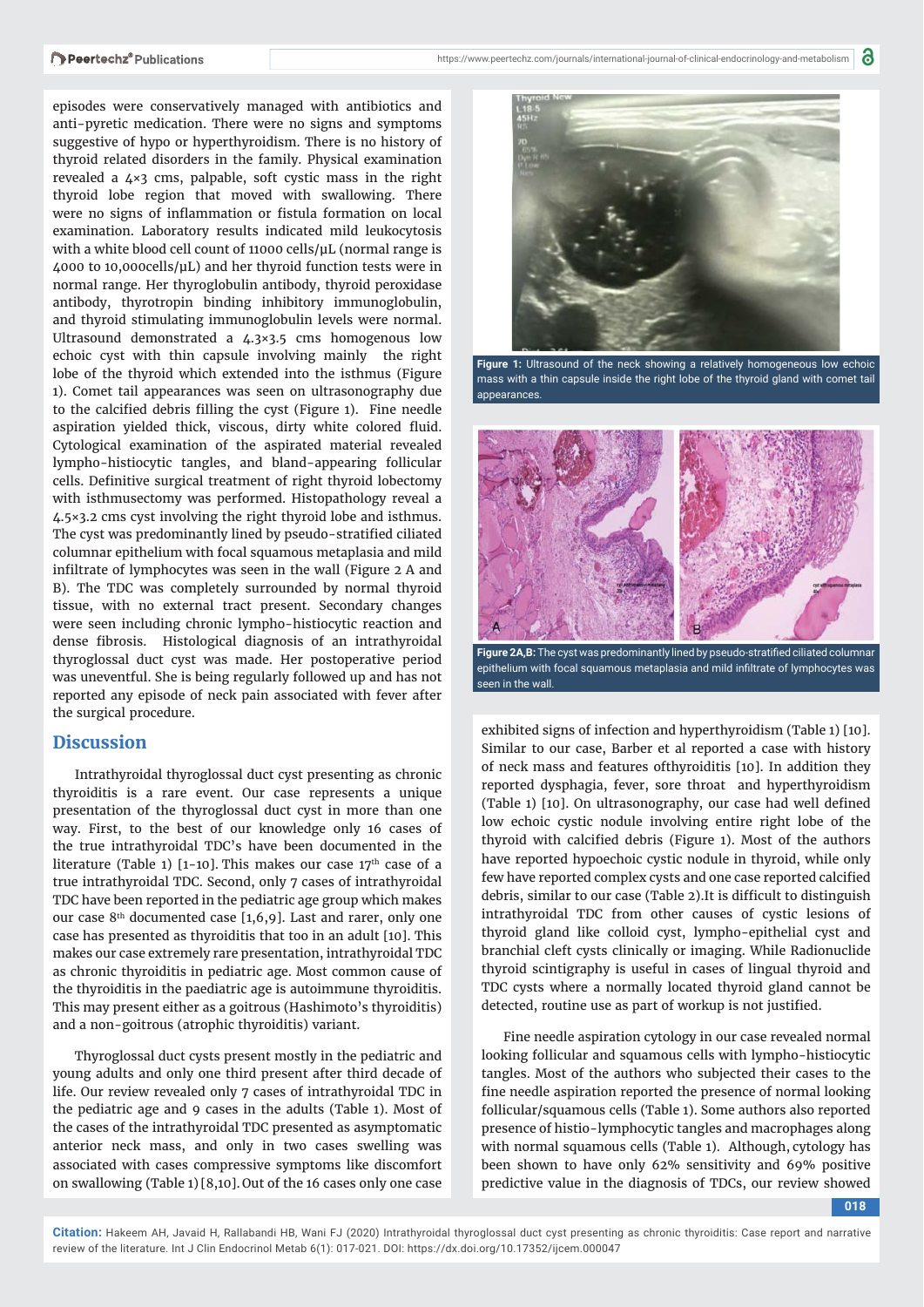most cases lacked sufficient FNA findings to make a definitive diagnosis of intrathyroidal TDC. But FNA was quite useful in ruling out malignancy (Table 1). As completely intrathyroidal TDCs is a rare entity to occur, clinical suspicion is important to arrive at definitive diagnosis. One should also get alerted in the setting of an infected, cystic mass in the anterior neck, as our case presented. The thyroid gland is relatively resistant to infections due to its high degree of vascularity and normal lack of direct communication with surrounding structures. Hence presence of the inflammatory signs and symptoms with finding of an intrathyroidal abscess should mandate further investigation for rare cause Like intrathyroidal TDC.

Surgery remains the standard of care for the intrathyroidal TDC as all the reported cases have been treated successfully with complete excision. Surgery prevents recurrent episodes of infection and gives permanent cure. Different authors have used different procedure for treating intrathyroidal TDC. Some authors have done only cyst excision as used in 5 cases, while some have used hemithyroidectomy as in 4 cases (Table 2). Other authors have used hemithyroidectomy with isthmusectomy as described for 6 cases and only isthmusectomy in one case (Table 2). In our case the cyst was involving entire right thyroid lobe and was extending into the isthmus, we performed right thyroid lobectomy with isthmusectomy to achieve complete removal. We could not find remnant thyroglossal duct tract in our case. Thyroglossal duct tract was seen associated along with the cyst in 4 cases only, while rest of the cases it was not seen. In all the cases where the remnant thyroglossal tract was associated, additional sistrunk's procedure was also performed (Table 2). The treatment of TDC is surgical excision with the

Sistrunk procedure as described in 1920. This requires excision of the tract with the removal of the central portion of the hyoid bone and following the tract to the base of tongue in order to prevent recurrence which may occur with simple excision alone. Sistrunk reported a less than 10% recurrence rate when the lesion is excised as described above. Final histopathology study of the specimen revealed Cyst lined by pseudo stratified ciliated columnar cells with squamous metaplasia surrounded by thyroid follicles. It was also associated with lymphohistiocytic inflammation with dense fibrosis due to chronic infection. Most of the authors have reported similar findings on pathology (Table 2).

### **Conclusions**

Intra thyroidal TDCs are a rare cause of anterior neck mass, but can present with chronic inflammation and infection. The possibility should be considered in patients with an infected cyst or thyroid nodule along the midline of the neck. Definitive treatment with surgical excision can prevent recurrent episodes infection.

#### **Learning points**

- Recurrent episodes of pain and fever associated with swelling in the thyroid region can be signs of intrathyroidal thyroglossal duct cyst.
- Preoperative clinical examination, imaging, FNA are not conclusive of intrathyroidal thyroglossal duct cyst.
- Surgery gives the long term cure by avoiding recurrent infections in the cyst.

| rabic 1. maangrolaa ingrogloosal dael egst .review of illeratare depleting stadies, year of stady, age, sex, cilinear mang, and i wAO results. |                                 |         |                                                          |                                                                                  |  |  |  |  |
|------------------------------------------------------------------------------------------------------------------------------------------------|---------------------------------|---------|----------------------------------------------------------|----------------------------------------------------------------------------------|--|--|--|--|
| S.No                                                                                                                                           | <b>Study/Year</b>               | Age/Sex | <b>Clinical Presentation</b>                             | <b>FNAC</b>                                                                      |  |  |  |  |
| 1                                                                                                                                              | Sonnino, et al. (1989)          | 9/F     | Left thyroid nodule                                      | Not mentioned                                                                    |  |  |  |  |
| 2                                                                                                                                              | Sonnino, et al. (1989)          | 4/F     | Right thyroid nodule                                     | Not mentioned                                                                    |  |  |  |  |
| 3                                                                                                                                              | McHenry, et al.<br>(1993)       | 9/M     | Left thyroid mass                                        | Normal Squamous epithelial cells<br>Keratinaceous material                       |  |  |  |  |
| 4                                                                                                                                              | North JF, et al.<br>(1998)      | 78/M    | Thyroid mass midline,<br>Discomfort on swallowing        | Normal squamous cells                                                            |  |  |  |  |
| 5                                                                                                                                              | North JF, et al.<br>(1998)      | 58/M    | Left thyroid mass                                        | Normal squamous cells<br>Normal follicular cells                                 |  |  |  |  |
| 6                                                                                                                                              | Hatada, et al. (2000)           | 50/F    | Right Thyroid mass, Discomfort on swallowing             | Normal appearing squamous cells<br>No Follicular cells                           |  |  |  |  |
| $\overline{7}$                                                                                                                                 | Johnston, et al.<br>(2003)      | 10/M    | Left thyroid mass                                        | Benign TDC                                                                       |  |  |  |  |
| 8                                                                                                                                              | Roy D (2003)                    | 50/F    | Right thyroid mass                                       | <b>Not Mentioned</b>                                                             |  |  |  |  |
| 9                                                                                                                                              | Perez-Martinez, et al. (2005)   | 11/F    | Right thyroid mass                                       | Cells suggestive Thyroglossal duct cyst                                          |  |  |  |  |
| 10                                                                                                                                             | Choi HJ (2007)                  | 41/F    | Left thyroid mass                                        | Acellular specimen                                                               |  |  |  |  |
| 11                                                                                                                                             | Alvarez Garcia et al.<br>(2015) | 2/M     | Right neck mass                                          | <b>Not Mentioned</b>                                                             |  |  |  |  |
| 12                                                                                                                                             | Alvarez Garcia et al.<br>(2015) | 10/M    | Right neck mass                                          | Squamous epithelium                                                              |  |  |  |  |
| 13                                                                                                                                             | Huang LD (2015)                 | 45/F    | <b>Bilateral neck mass</b>                               | Not mentioned                                                                    |  |  |  |  |
| 14                                                                                                                                             | Saadi R (2015)                  | 48/M    | Midline neck mass                                        | Benign epithelial cell, macrophages                                              |  |  |  |  |
| 15                                                                                                                                             | Barber J (2018)                 | 36/M    | Neck mass, Dysphagia, fever, sore throat Hyperthyroidism | Acute inflammation, lympho-histiocytic tangles,<br><b>Bland follicular cells</b> |  |  |  |  |
| 16                                                                                                                                             | Kim, et al. (2018)              | 62/M    | Midline neck mass                                        | Benign follicular, squamous cells                                                |  |  |  |  |
| 17                                                                                                                                             | Present case                    | 13/F    | Right neck mass, recurrent fever, pain neck              | Benign squamous, follicular cells, lymph histolytic tangles                      |  |  |  |  |
|                                                                                                                                                |                                 |         |                                                          | 019                                                                              |  |  |  |  |

 **Table 1:** Intrathyroidal thyroglossal duct cyst :review of literature depicting studies, year of study, age, sex, clinical fi nding, and FNAC results.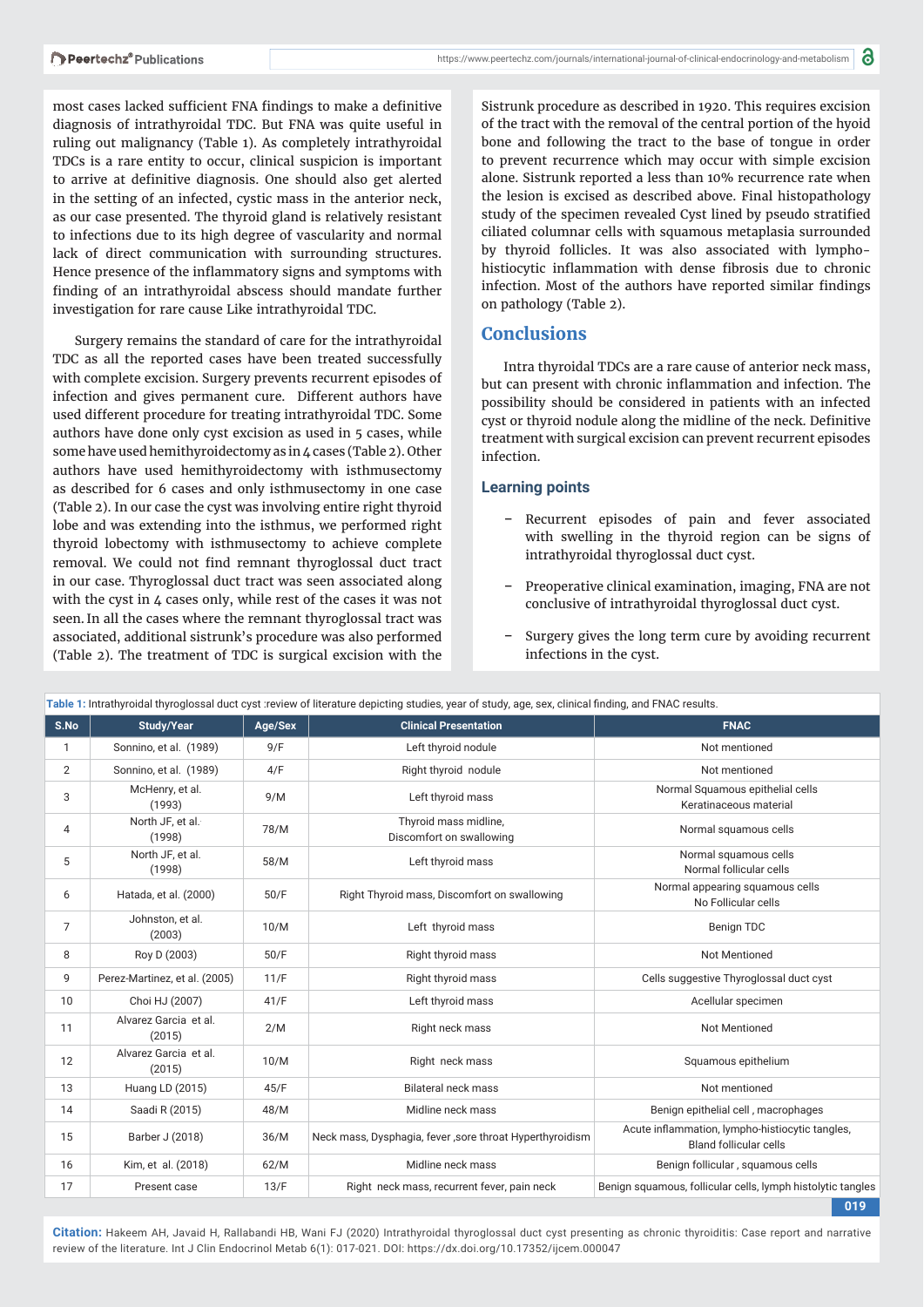Table 2: Intrathyroidal thyroglossal duct cyst :review of literature depicting study, year of study, ultrasound finding, surgical procedure and histopathology findings.

| <b>Serial No</b> | Study/year                       | <b>Ultrasound finding</b>                                                                 | Surgical procedure                         | <b>Thyroglossal duct</b><br>tract | Histopathology                                                                                                                                                            |
|------------------|----------------------------------|-------------------------------------------------------------------------------------------|--------------------------------------------|-----------------------------------|---------------------------------------------------------------------------------------------------------------------------------------------------------------------------|
| $\mathbf{1}$     | Sonnino, et al. (1989)           | Not mentioned                                                                             | Cyst excision +<br>Sistrunk procedure      | Yes                               | Confirmed TDC                                                                                                                                                             |
| 2                | Sonnino, et al. (1989)           | Not mentioned                                                                             | Cyst excision +<br>Sistrunk procedure      | Yes                               | Confirmed TDC                                                                                                                                                             |
| 3                | McHenry, et al.<br>(1993)        | Not mentioned                                                                             | Cyst excision +<br>Sistrunk procedure      | Yes                               | Cyst lined by Keratinizing pseudo stratified<br>squamous epithelium                                                                                                       |
| $\overline{4}$   | North JF, et al.<br>(1998)       | Not mentioned                                                                             | Lobectomy + isthmusectomy                  | No                                | Cyst lined by squamous cells                                                                                                                                              |
| 5                | North JF, et al.<br>(1998)       | 1.1 cm hypo echoic solid nodule                                                           | Lobectomy + isthmusectomy                  | No                                | Cyst lined by squamous cells                                                                                                                                              |
| 6                | Hatada, et al. (2000)            | Low echoic intrathyroidal mass                                                            | Hemithyroidectomy                          | No                                | Cyst lined by squamous epithelium,<br>surrounded by normal thyroid tissue                                                                                                 |
| $\overline{7}$   | Johnston, et al.<br>(2003)       | 3.99 cm Heterogenousnormo-echoic<br>lesions, low echo and fluid parts                     | Hemithroidectomy                           | No                                | Cyst lined by respiratory and squamous<br>epithelium                                                                                                                      |
| 8                | Roy D (2003)                     | 5 cm, complex cyst, left and isthmus                                                      | Hemithyroidectomy<br>Isthmusectomy         | No                                | Cyst lined by respiratory and squamous<br>epithelium, surrounded by normal thyroid<br>tissue                                                                              |
| 9                | Perez-Martinez, et al.<br>(2005) | 3 cm, cystic with calcified debris                                                        | Hemithyroidectomy<br>Isthmusectomy         | No                                | Cyst lined by respiratory and squamous<br>epithelium, surrounded by normal thyroid<br>tissue                                                                              |
| 10               | Choi HJ (2007)                   | 0.7 cm hypo echoic nodule                                                                 | Hemithroidectomy                           | No                                | Cyst lined by non keratinising squamous<br>epithelium                                                                                                                     |
| 11               | Alvarez Garcia et al.<br>(2015)  | 17mm cystic nodule                                                                        | Enucleation                                | N <sub>O</sub>                    | Non keratinising. Squamous<br>epithelium                                                                                                                                  |
| 12               | Alvarez Garcia et al.<br>(2015)  | 2 cm cystic lesion                                                                        | Enucleation                                | N <sub>O</sub>                    | Non keratinising. Squamous                                                                                                                                                |
| 13               | Huang LD (2015)                  | 3.99 cm Normo-echoic focal lesions<br>with low echoic and fluid parts                     | Hemithroidectomy                           | No                                | Cyst lined by respiratory and squamous<br>epithelium, surrounded by normal thyroid<br>tissue                                                                              |
| 14               | Saadi R (2015)                   | 1.1 Cystic lesion                                                                         | Isthmusectomy with +<br>Sistrunk procedure | Yes                               | Epithelial lining consistent with TDC                                                                                                                                     |
| 15               | Barber J (2018)                  | 5 cm, complex cyst                                                                        | Hemithyroidectomy<br>Isthmusectomy         | N <sub>O</sub>                    | Cyst lined by pseudo stratified ciliated<br>columnar cells, squamous metaplasia,<br>surrounded by thyroid follicles                                                       |
| 16               | Kim, et al. (2018)               | 3 cm predominantly cystic mass with<br>calcified debris                                   | Hemithyroidectomy<br>Isthmusectomy         | No                                | Cyst lined by squamous epithelium and<br>pseudo stratified ciliated columnar cells<br>surrounded by thyroid follicles                                                     |
| 17               | Present case                     | 4.5 cm cystic nodule involving right<br>thyroid lobe and isthmus with calcified<br>debris | Right hemithyroidectomy,<br>isthmusectomy  | No                                | Cyst lined pseudo stratified ciliated<br>columnar cells with squamous metaplasia<br>surrounded by thyroid follicles. Lympho-<br>histiocytic reaction with dense fibrosis. |

### **Author contributions**

Arsheed Hakeem conceived and drafted the manuscript and prepared the figures. Hassaan Javaid carried out the clinical assessment of the patients. Hima Bindu Rallabandi did the pathology and Fozia wani revised the manuscript for intellectual content.

#### **Competing interests**

The funding organization(s) played no role in the study design; in the collection, analysis, and interpretation of data; in the writing of the report; or in the decision to submit the report for publication.

#### **Ethical statement**

The patient provided written informed consent for publication of the case details and analysis.

### **References**

- 1. Sonnino RE, Spigland N, Laberge JM, Desjardins J, Guttman FM (1989) Unusual patterns of congenital neck masses in children. J Pediatr Surg 24: 966-969. **Link:** https://bit.ly/31nKzJk
- 2. McHenry CR, Danish R, Murphy T, Marty JJ (1993) Atypical thyroglossal duct cyst: a rare cause for a solitary cold thyroid nodule in childhood. Am Surg 59: 223-238. **Link:** https://bit.ly/3g4Xlk8
- 3. North LJH, Foley AM, Hamill RL (1998) Intrathyroid cysts of thyroglossal duct origin. Am Surg 64: 886-888. **Link:** https://bit.ly/2A8E7e5
- 4. Hatada T, Ichii S, Sagayama K, Ishii H, Sugihara A, et al. (2000) Intrathyroid thyroglossal duct cyst simulating a thyroid nodule. Tumori 86: 250-252. **Link:** https://bit.ly/3dGFCOa
- 5. Johnston R, Wei JL (2003) Intra-thyroid thyroglossal duct cyst as a differential diagnosis of thyroid. Int J Pediatr Otorhinolaryngol 67: 1027-1030. **Link:** https://bit.ly/2Z7hyyE
- 6. Roy D, Roy PG, Malik VK, Seenu V (2003) Intrathyroidal thyroglosduct cyst presenting as thyroid nodule. Int J Clin Pract 57: 637-638. **Link:**  https://bit.ly/3i3A2ca

**020**